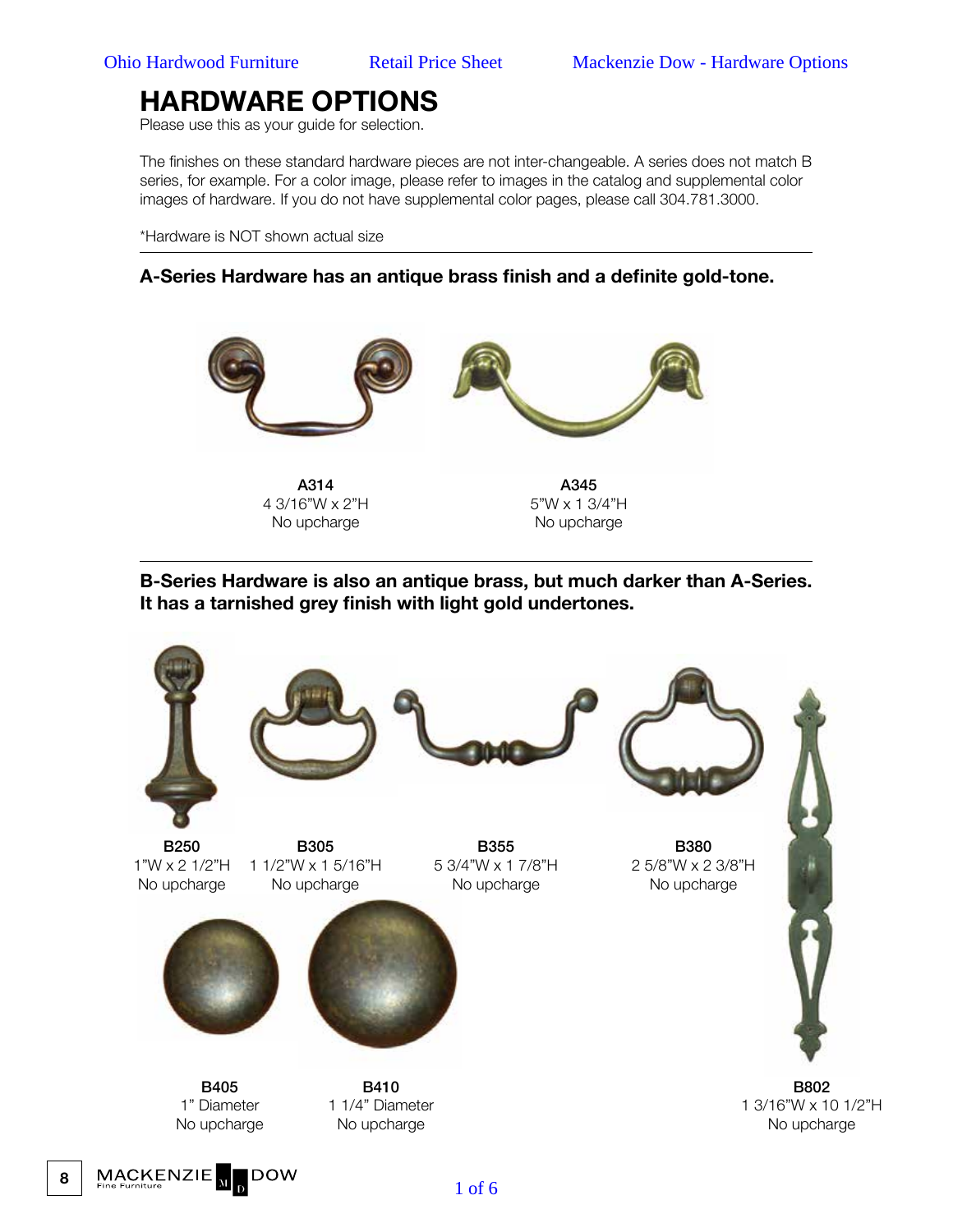### **C-Series Hardware is a wrought iron finish.**



### **D-Series Hardware is a faux iron finish with pewter and black tones.**

| D110<br>35/16"W<br>No upcharge | D <sub>200</sub><br>1 3/16" Diameter<br>\$15.00 MSRP  |
|--------------------------------|-------------------------------------------------------|
| D120<br>4"W<br>No upcharge     | D <sub>220</sub><br>2" Diameter<br>\$30.00 MSRP       |
| D130<br>6"W<br>No upcharge     | D <sub>230</sub><br>2 11/16" Diameter<br>\$45.00 MSRP |
|                                |                                                       |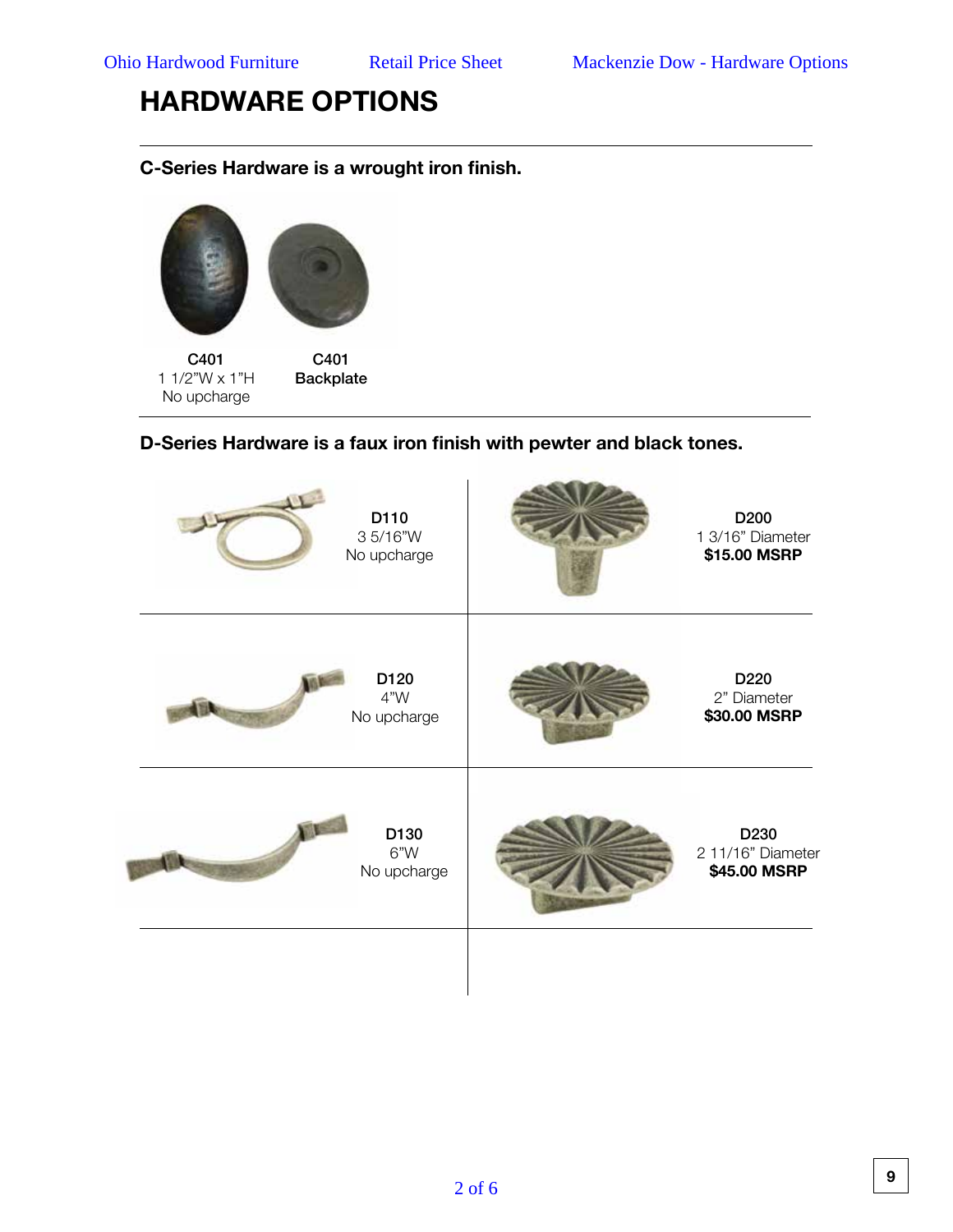### **E-Series Hardware is an old silver finish with black accents.**



**R-Series Hardware is a wrought iron finish with gray and black tones.** 



R100 3"W x 2 1/4"H No upcharge



R110 1 1/4" Diameter No upcharge

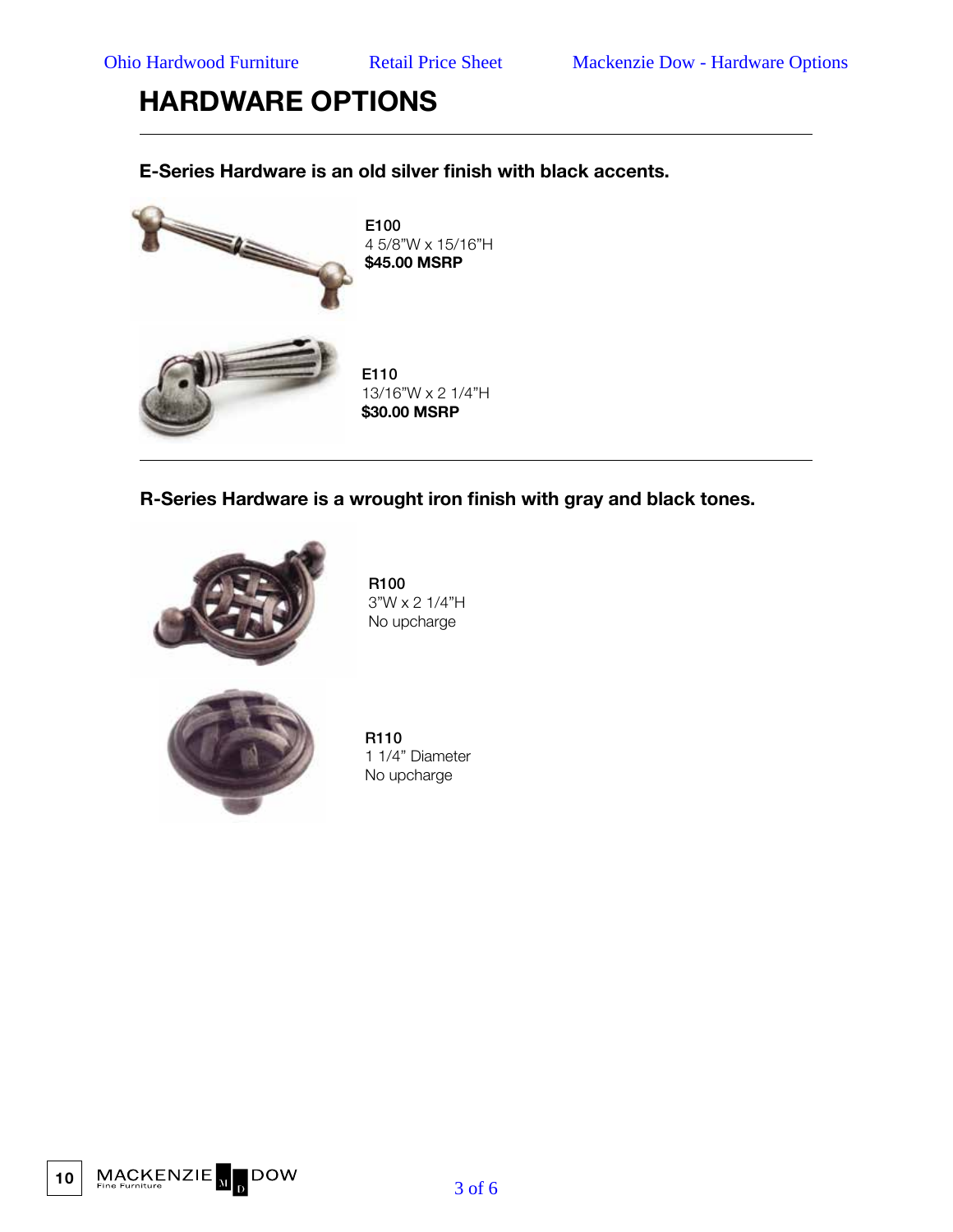

F350 Povera Brass Drop Pull  $CC = 325/32"$ Overall 4 1/2" x 1 1/2" No upcharge



K374 Povera Brass Ring Pull Overall 2-5/8" x 2-3/32" No upcharge



H330 Art Deco Brass Drop Pull  $CC = 2 \frac{33}{64}$ Overall 4 1/4" x 1-12" Also matches "K" Series closely No upcharge



K363 Art Deco Brass Drop Pull  $CC = 2 \frac{33}{64}$ Overall 3 1/4" x 1 21/32" No upcharge



K314 Solid Brass Empire Drop Pull  $CC = 3 - 25/34"$ Overall 4 1/8" x 1 3/4" No upcharge





No upcharge

P508 Twig Bronze Handle  $CC = 3"$  | Overall  $5"x 1 3/8"$ 



M510 Contemporary Metal Pull  $CC = 8"$  Overall  $8 \frac{3}{8"} \times 1"$ (often used for credenza) **\$45.00 MSRP**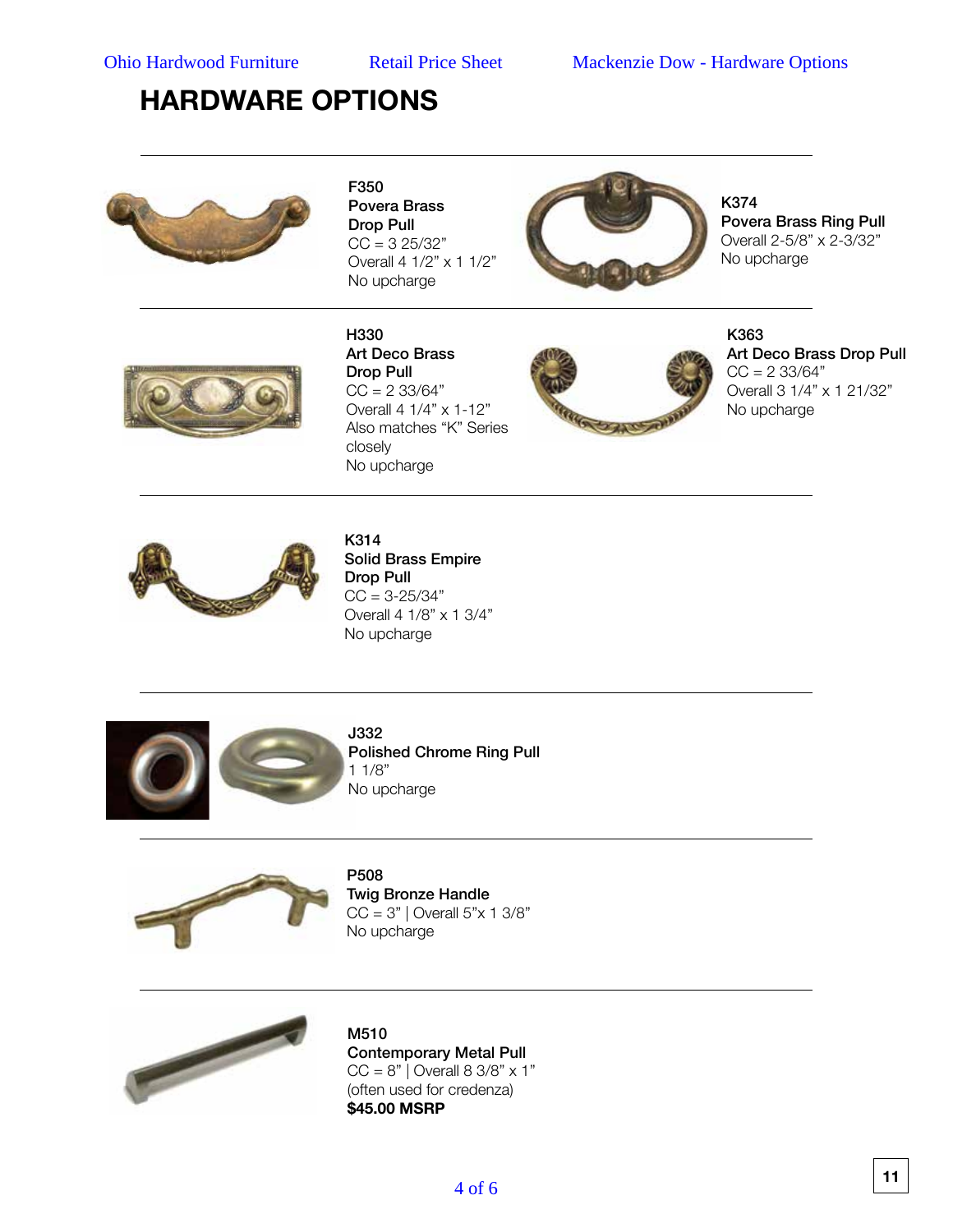### **Z-Series Hardware**



**SN Series Hardware is a satin nickel finish, and modern is the word to describe it. Inspired by our sleek walnut "Regency" dining table and server, this hardware adds class and modernity.**



**12**